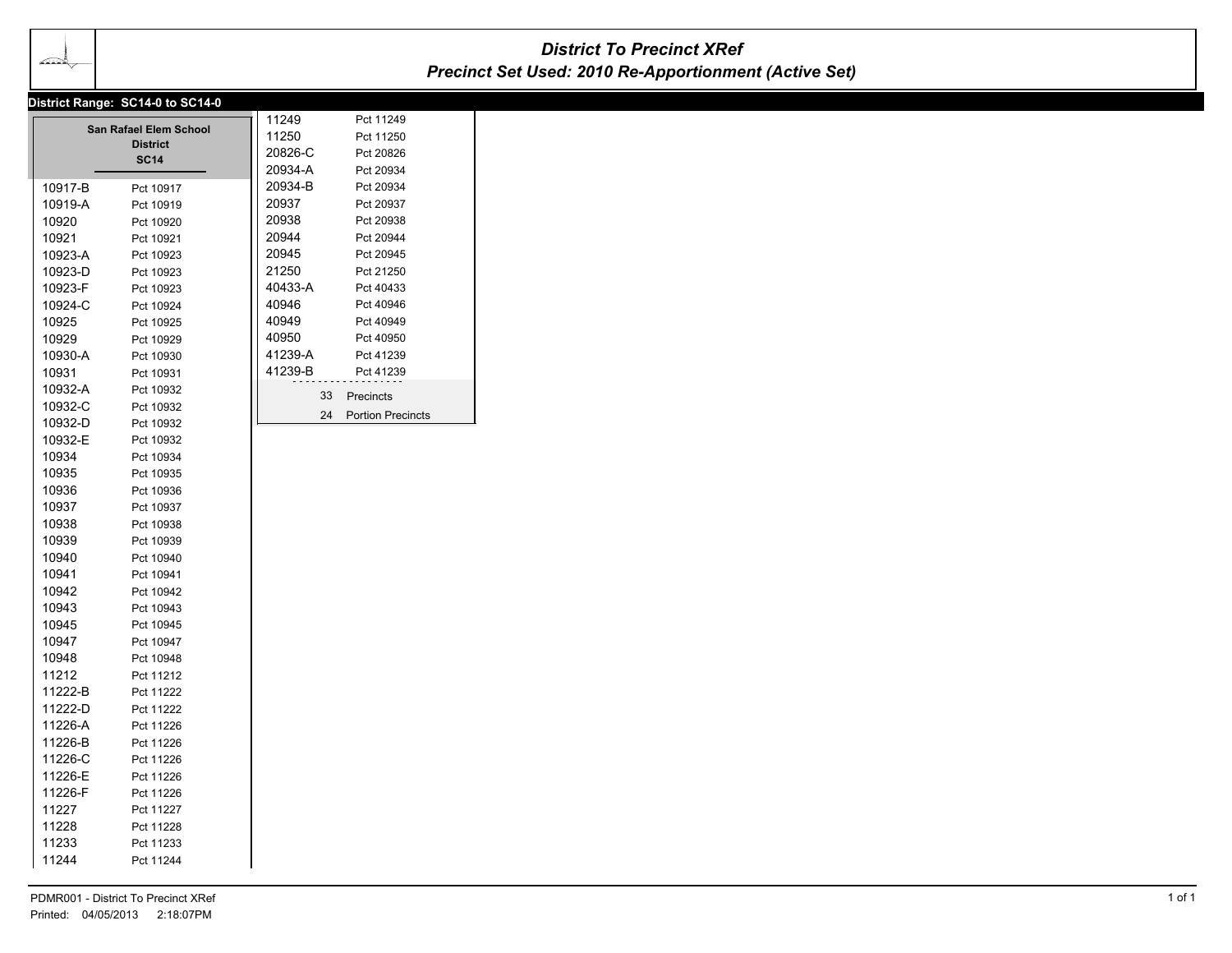| District Range: HS01-0 to HS01-0<br>11218<br>Pct 11218<br>San Rafael High School<br>11222<br>Pct 11222<br><b>District</b><br>11226<br>Pct 11226<br><b>HS01</b><br>11227<br>Pct 11227<br>11228<br>Pct 11228<br>10903<br>Pct 10903<br>11233<br>Pct 11233<br>10905<br>Pct 10905<br>11244<br>Pct 11244<br>10906<br>Pct 10906<br>11249<br>Pct 11249<br>10908<br>Pct 10908<br>11250<br>Pct 11250<br>10909<br>Pct 10909<br>20934-A<br>Pct 20934<br>10910<br>Pct 10910<br>20934-B<br>Pct 20934<br>10913<br>Pct 10913<br>20937<br>Pct 20937<br>10914<br>Pct 10914<br>20938<br>Pct 20938<br>10915<br>Pct 10915<br>20944<br>10917<br>Pct 20944<br>Pct 10917<br>20945<br>Pct 20945<br>10919<br>Pct 10919<br>21250<br>Pct 21250<br>10920<br>Pct 10920<br>40433-A<br>10921-A<br>Pct 40433<br>Pct 10921<br>40946<br>Pct 40946<br>10921-B<br>Pct 10921<br>40949<br>Pct 40949<br>10923<br>Pct 10923<br>40950<br>Pct 40950<br>10924<br>Pct 10924<br>41204-E<br>Pct 41204<br>10925<br>Pct 10925<br>41239-A<br>10929<br>Pct 41239<br>Pct 10929<br>41239-B<br>10930-A<br>Pct 41239<br>Pct 10930<br>10931<br>Pct 10931<br>55 Precincts<br>10932<br>Pct 10932<br>9 Portion Precincts<br>10934<br>Pct 10934<br>10935<br>Pct 10935<br>10936<br>Pct 10936<br>10937<br>Pct 10937<br>10938<br>Pct 10938<br>10939<br>Pct 10939<br>10940<br>Pct 10940<br>10941<br>Pct 10941<br>10942<br>Pct 10942<br>10943<br>Pct 10943<br>10945<br>Pct 10945<br>10947<br>Pct 10947<br>10948<br>Pct 10948<br>11201<br>Pct 11201<br>11202<br>Pct 11202<br>11204<br>Pct 11204<br>11207<br>Pct 11207<br>11211<br>Pct 11211 | $\overline{\longrightarrow}$ |           | <b>District To Precinct XRef</b><br><b>Precinct Set Used: 2010 Re-Apportionment (Active Set)</b> |  |
|---------------------------------------------------------------------------------------------------------------------------------------------------------------------------------------------------------------------------------------------------------------------------------------------------------------------------------------------------------------------------------------------------------------------------------------------------------------------------------------------------------------------------------------------------------------------------------------------------------------------------------------------------------------------------------------------------------------------------------------------------------------------------------------------------------------------------------------------------------------------------------------------------------------------------------------------------------------------------------------------------------------------------------------------------------------------------------------------------------------------------------------------------------------------------------------------------------------------------------------------------------------------------------------------------------------------------------------------------------------------------------------------------------------------------------------------------------------------------------------------------------------------------------------------------------------------------|------------------------------|-----------|--------------------------------------------------------------------------------------------------|--|
|                                                                                                                                                                                                                                                                                                                                                                                                                                                                                                                                                                                                                                                                                                                                                                                                                                                                                                                                                                                                                                                                                                                                                                                                                                                                                                                                                                                                                                                                                                                                                                           |                              |           |                                                                                                  |  |
|                                                                                                                                                                                                                                                                                                                                                                                                                                                                                                                                                                                                                                                                                                                                                                                                                                                                                                                                                                                                                                                                                                                                                                                                                                                                                                                                                                                                                                                                                                                                                                           |                              |           |                                                                                                  |  |
|                                                                                                                                                                                                                                                                                                                                                                                                                                                                                                                                                                                                                                                                                                                                                                                                                                                                                                                                                                                                                                                                                                                                                                                                                                                                                                                                                                                                                                                                                                                                                                           |                              |           |                                                                                                  |  |
|                                                                                                                                                                                                                                                                                                                                                                                                                                                                                                                                                                                                                                                                                                                                                                                                                                                                                                                                                                                                                                                                                                                                                                                                                                                                                                                                                                                                                                                                                                                                                                           |                              |           |                                                                                                  |  |
|                                                                                                                                                                                                                                                                                                                                                                                                                                                                                                                                                                                                                                                                                                                                                                                                                                                                                                                                                                                                                                                                                                                                                                                                                                                                                                                                                                                                                                                                                                                                                                           |                              |           |                                                                                                  |  |
|                                                                                                                                                                                                                                                                                                                                                                                                                                                                                                                                                                                                                                                                                                                                                                                                                                                                                                                                                                                                                                                                                                                                                                                                                                                                                                                                                                                                                                                                                                                                                                           |                              |           |                                                                                                  |  |
|                                                                                                                                                                                                                                                                                                                                                                                                                                                                                                                                                                                                                                                                                                                                                                                                                                                                                                                                                                                                                                                                                                                                                                                                                                                                                                                                                                                                                                                                                                                                                                           |                              |           |                                                                                                  |  |
|                                                                                                                                                                                                                                                                                                                                                                                                                                                                                                                                                                                                                                                                                                                                                                                                                                                                                                                                                                                                                                                                                                                                                                                                                                                                                                                                                                                                                                                                                                                                                                           |                              |           |                                                                                                  |  |
|                                                                                                                                                                                                                                                                                                                                                                                                                                                                                                                                                                                                                                                                                                                                                                                                                                                                                                                                                                                                                                                                                                                                                                                                                                                                                                                                                                                                                                                                                                                                                                           |                              |           |                                                                                                  |  |
|                                                                                                                                                                                                                                                                                                                                                                                                                                                                                                                                                                                                                                                                                                                                                                                                                                                                                                                                                                                                                                                                                                                                                                                                                                                                                                                                                                                                                                                                                                                                                                           |                              |           |                                                                                                  |  |
|                                                                                                                                                                                                                                                                                                                                                                                                                                                                                                                                                                                                                                                                                                                                                                                                                                                                                                                                                                                                                                                                                                                                                                                                                                                                                                                                                                                                                                                                                                                                                                           |                              |           |                                                                                                  |  |
|                                                                                                                                                                                                                                                                                                                                                                                                                                                                                                                                                                                                                                                                                                                                                                                                                                                                                                                                                                                                                                                                                                                                                                                                                                                                                                                                                                                                                                                                                                                                                                           |                              |           |                                                                                                  |  |
|                                                                                                                                                                                                                                                                                                                                                                                                                                                                                                                                                                                                                                                                                                                                                                                                                                                                                                                                                                                                                                                                                                                                                                                                                                                                                                                                                                                                                                                                                                                                                                           |                              |           |                                                                                                  |  |
|                                                                                                                                                                                                                                                                                                                                                                                                                                                                                                                                                                                                                                                                                                                                                                                                                                                                                                                                                                                                                                                                                                                                                                                                                                                                                                                                                                                                                                                                                                                                                                           |                              |           |                                                                                                  |  |
| 11216<br>Pct 11216                                                                                                                                                                                                                                                                                                                                                                                                                                                                                                                                                                                                                                                                                                                                                                                                                                                                                                                                                                                                                                                                                                                                                                                                                                                                                                                                                                                                                                                                                                                                                        | 11212                        | Pct 11212 |                                                                                                  |  |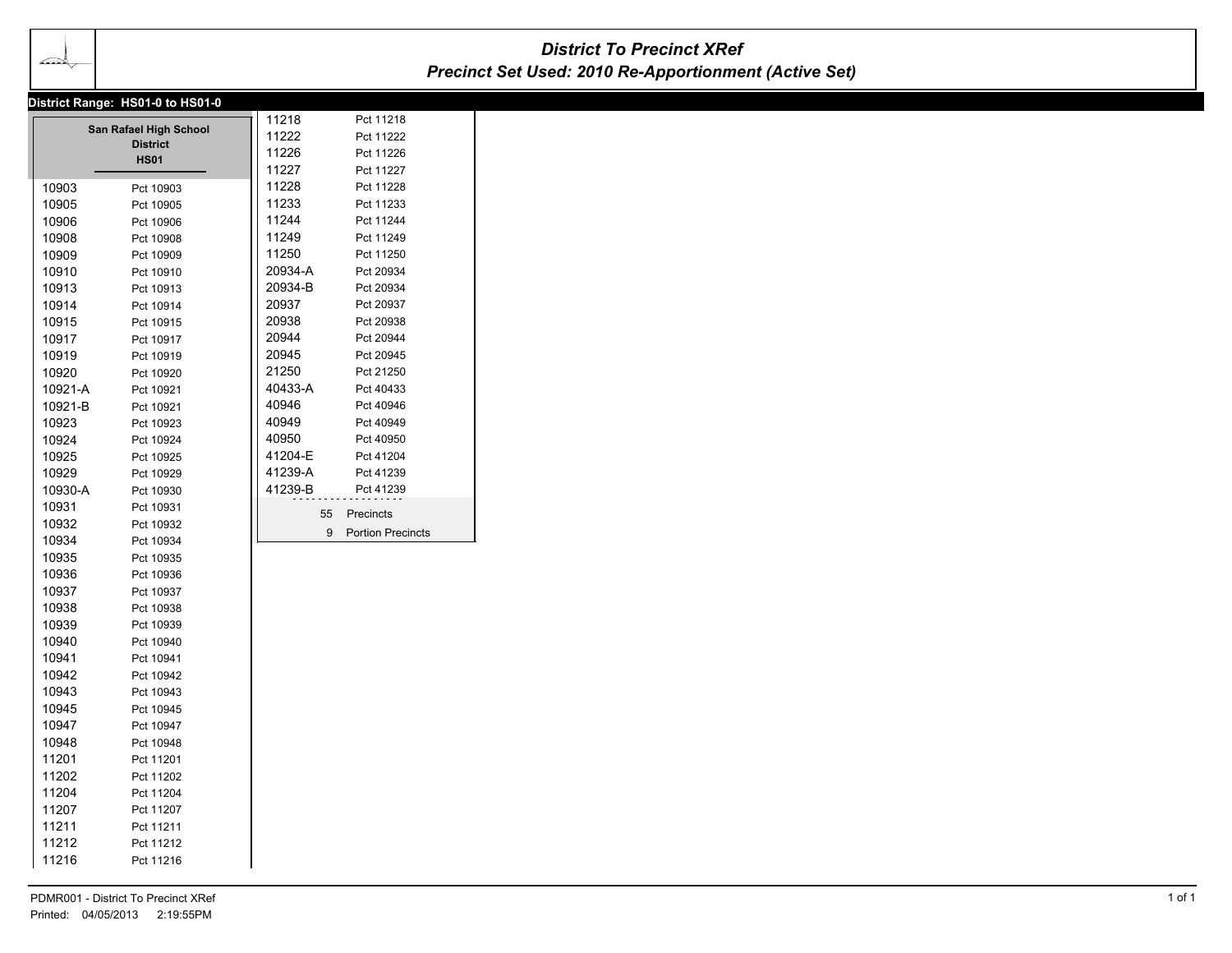

# *District To Precinct XRef Precinct Set Used: 2010 Re-Apportionment (Active Set)*

### **District Range: SA05-0 to SA05-0**

|         |   | <b>Alto Sanitary District</b> |
|---------|---|-------------------------------|
|         |   | <b>SA05</b>                   |
| 31212   |   | Pct 31212                     |
| 31219   |   | Pct 31219                     |
| 31239-A |   | Pct 31239                     |
|         | 2 | Precincts                     |
|         |   | Portion Precinct              |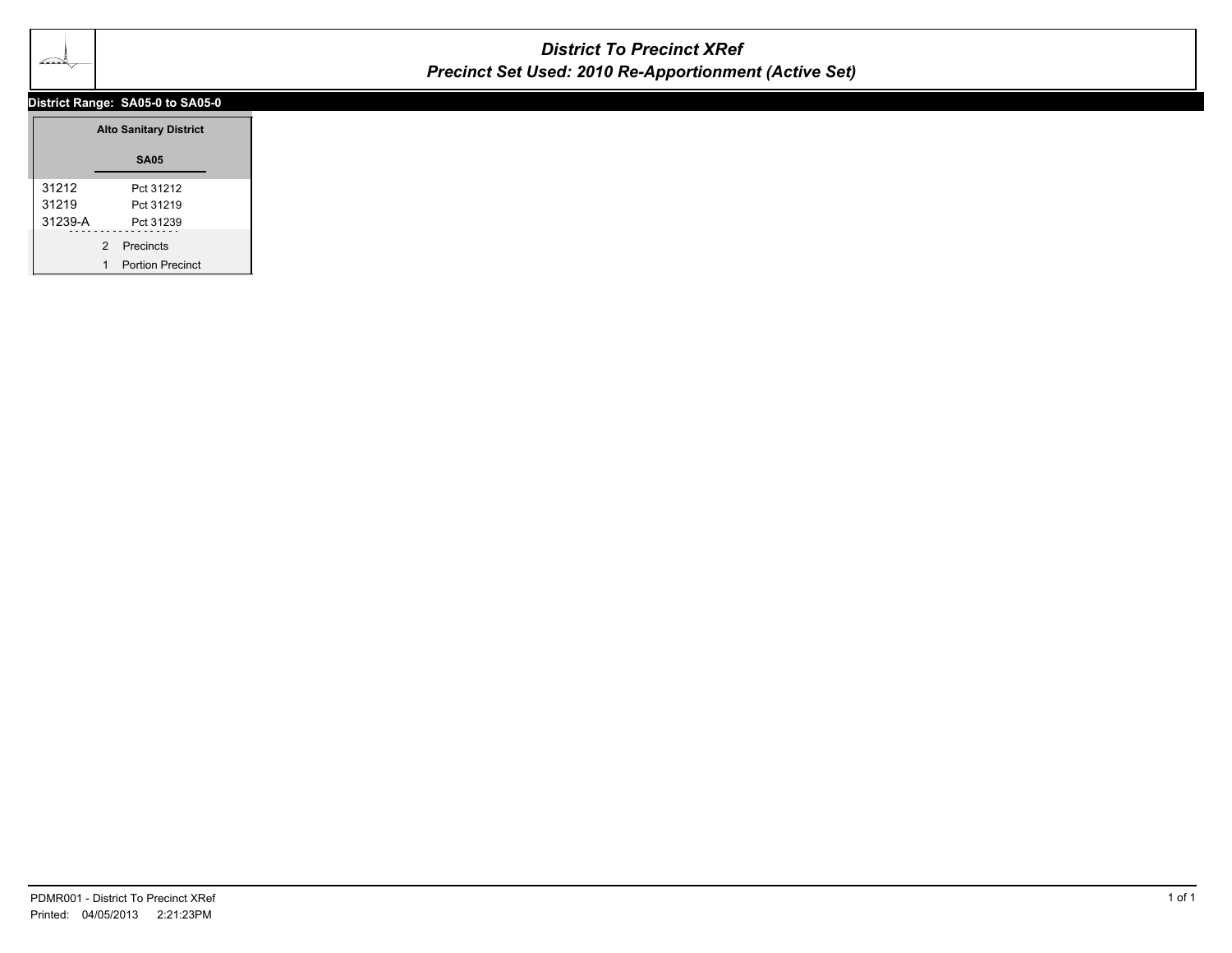

# *District To Precinct XRef Precinct Set Used: 2010 Re-Apportionment (Active Set)*

### **District Range: SA04-0 to SA04-0**

|         | <b>Almonte Sanitary District</b> |                          |  |
|---------|----------------------------------|--------------------------|--|
|         |                                  | <b>SA04</b>              |  |
| 31216-B |                                  | Pct 31216                |  |
| 31218-B |                                  | Pct 31218                |  |
| 31225   |                                  | Pct 31225                |  |
|         | 1                                | Precincts                |  |
|         | 2                                | <b>Portion Precincts</b> |  |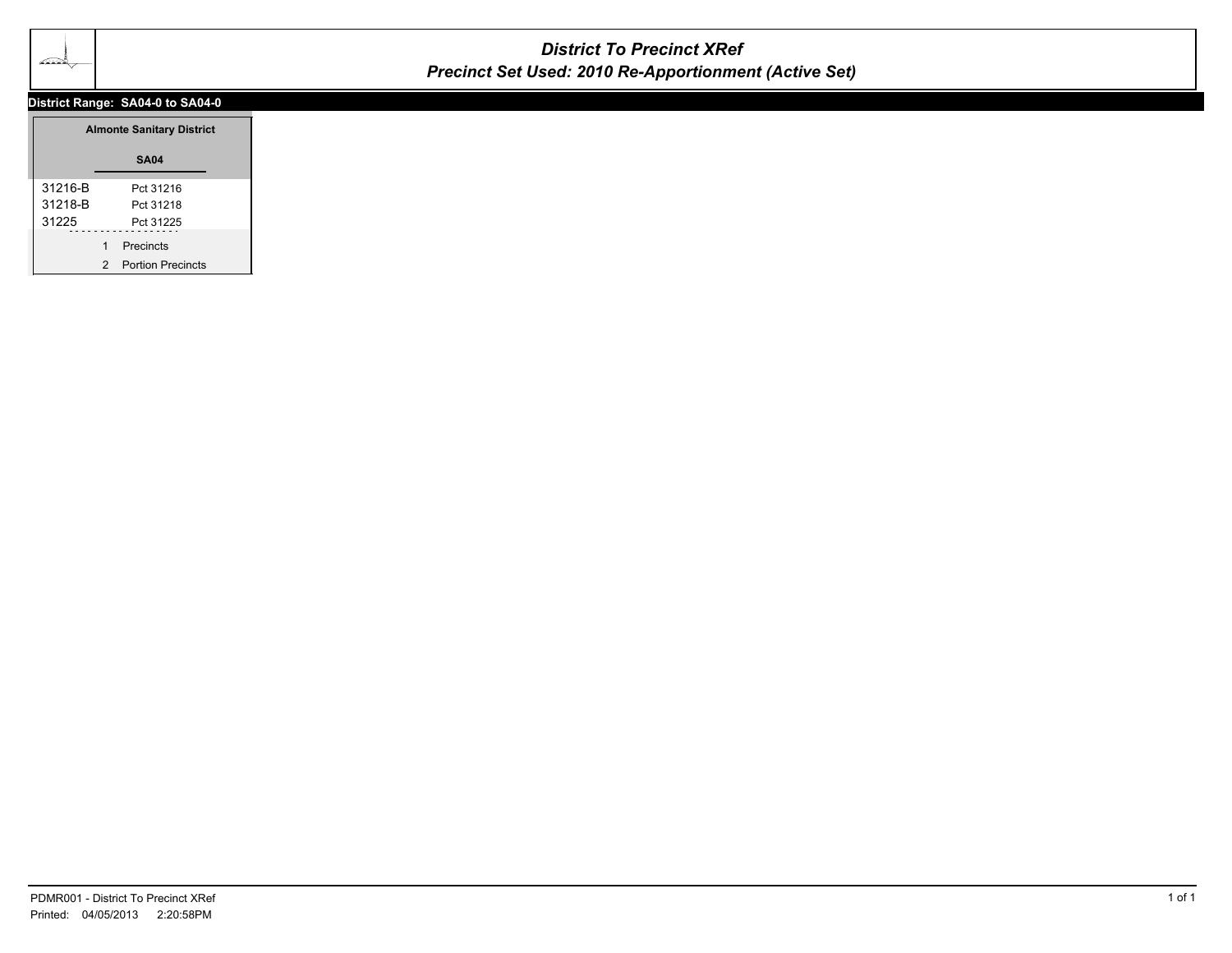

## *District To Precinct XRef Precinct Set Used: 2010 Re-Apportionment (Active Set)*

### **District Range: SA06-0 to SA06-0**

|             |   | <b>Homestead Valley Sanitary</b><br><b>District</b><br><b>SA06</b> |  |
|-------------|---|--------------------------------------------------------------------|--|
| $31216 - C$ |   | Pct 31216                                                          |  |
| 41224-A     |   | Pct 41224                                                          |  |
| 41224-R     |   | Pct 41224                                                          |  |
| 41226       |   | Pct 41226                                                          |  |
| 41228       |   | Pct 41228                                                          |  |
| 41230       |   | Pct 41230                                                          |  |
|             | 3 | Precincts                                                          |  |
|             | 3 | <b>Portion Precincts</b>                                           |  |